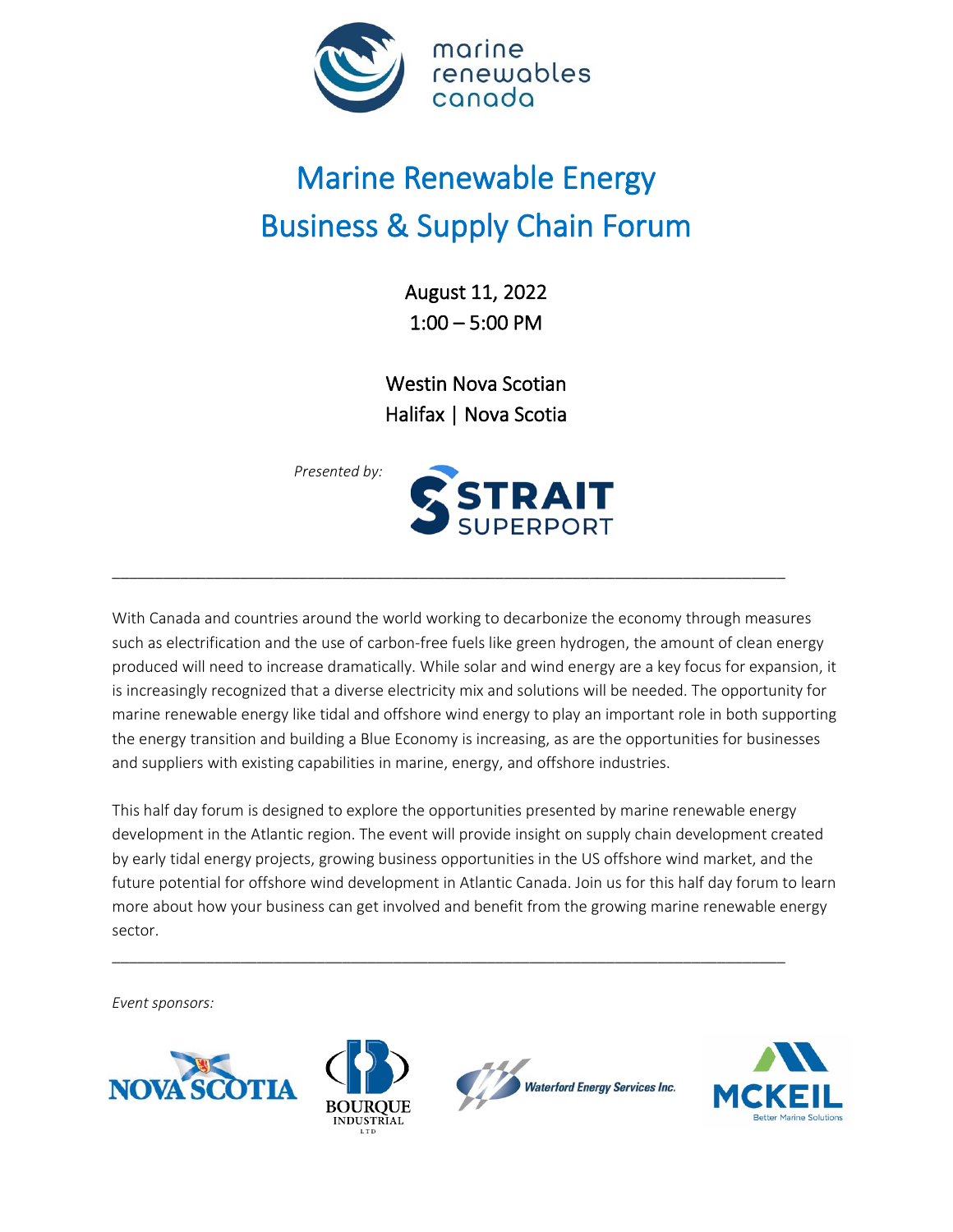

# **PROGRAM**

#### 1:00 – 1:05 pm WELCOME

#### 1:05 – 1:45 pm THE CONTEXT FOR MARINE RENEWABLE ENERGY IN ATLANTIC CANADA

Speakers will provide insight on overarching policies, strategies, and trends that have an impact on the energy sector in the region. Attendees will gain an understanding of how this regional context will play a role in the opportunities and challenges presented by marine renewable energy development.

### 1:45 – 2:45 pm BUILDING THE TIDAL ENERGY SUPPLY CHAIN

Tidal energy projects in Nova Scotia have reached significant milestones, with several nearing the device deployment stage. Many local suppliers have been engaged in these projects to date and as projects advance to future phases, there will be continued opportunities for the supply chain. This session will feature insight from developers, government and suppliers on the engagement of the local supply chain to date and what to watch for going forward.

- *Local supply chain impacts and lessons learned to date*
- *What's next – upcoming opportunities for suppliers*

#### Speakers

- o Sarah Thomas, *Project Manager*, DP Energy
- o Jason Hayman, *CEO,* Sustainable Marine
- Others TBA

#### 2:45 – 3:00 pm BREAK

## 3:00 – 4:45 pm POISED FOR OFFSHORE WIND: ENGAGING AT HOME AND ABROAD

The rapid growth of the offshore wind market in the United States (US) poses new business opportunities for Canadian suppliers as the US works towards meeting an ambitious target of 30 GW of offshore wind development by 2030. Even closer to home, offshore wind is quickly becoming an intriguing possibility for Atlantic Canada with recent announcements that set the foundation for future development. This session will focus on the prospects for business and involvement in offshore wind at home and in the US.

## • Engaging in the US Market – what to know and who to engage with

- o *Update on industry in the US – what are the near-term supplier opportunities*
- o *Specific competitive advantages for Canadian businesses to get involved*
- o *Determining where your business fits into the supply chain and who to connect with*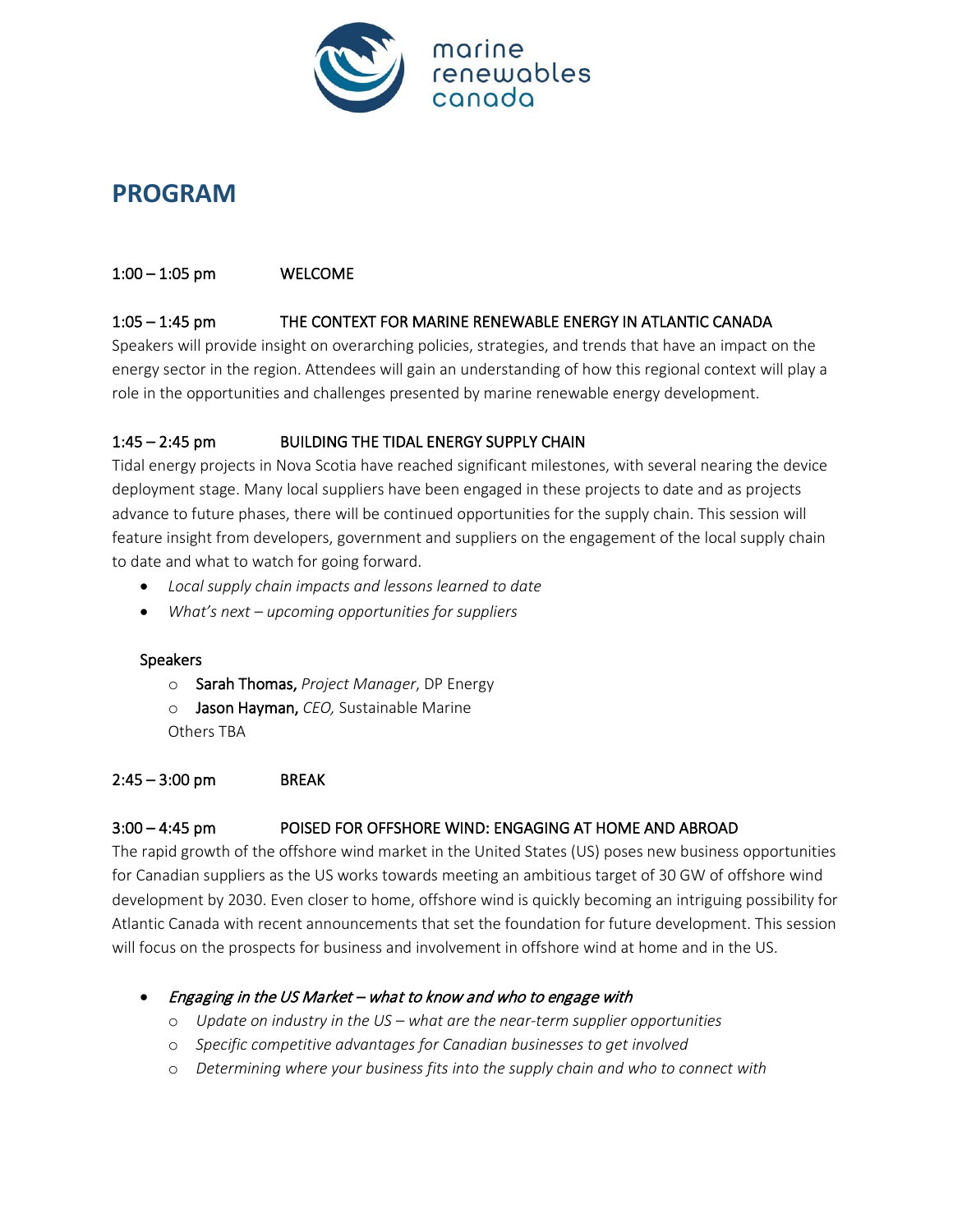

## • Supporting a market in Atlantic Canada – Early steps and prospects

This session will provide insights on steps being taken to support offshore wind development in Canada. Industry speakers will provide insight on their experience in early engagement in

offshore wind markets internationally and lessons learned that could be applied to Atlantic Canada as the region begins early work to explore offshore wind development potential. Attendees will gain insight on supply chain development strategies that have been used by other jurisdictions as well as development and market prospects in Atlantic Canada including green hydrogen and export opportunities.

#### Speakers

o Adrienne Downey, *Principal Engineer and Country Manager,* Hexicon

\_\_\_\_\_\_\_\_\_\_\_\_\_\_\_\_\_\_\_\_\_\_\_\_\_\_\_\_\_\_\_\_\_\_\_\_\_\_\_\_\_\_\_\_\_\_\_\_\_\_\_\_\_\_\_\_\_\_\_\_\_\_\_\_\_\_\_\_\_\_\_\_\_\_\_\_\_\_\_\_\_\_\_\_\_

o Trent Vichie, *CEO & Founder*, EverWind Fuels

Others TBA

4:45 pm CLOSING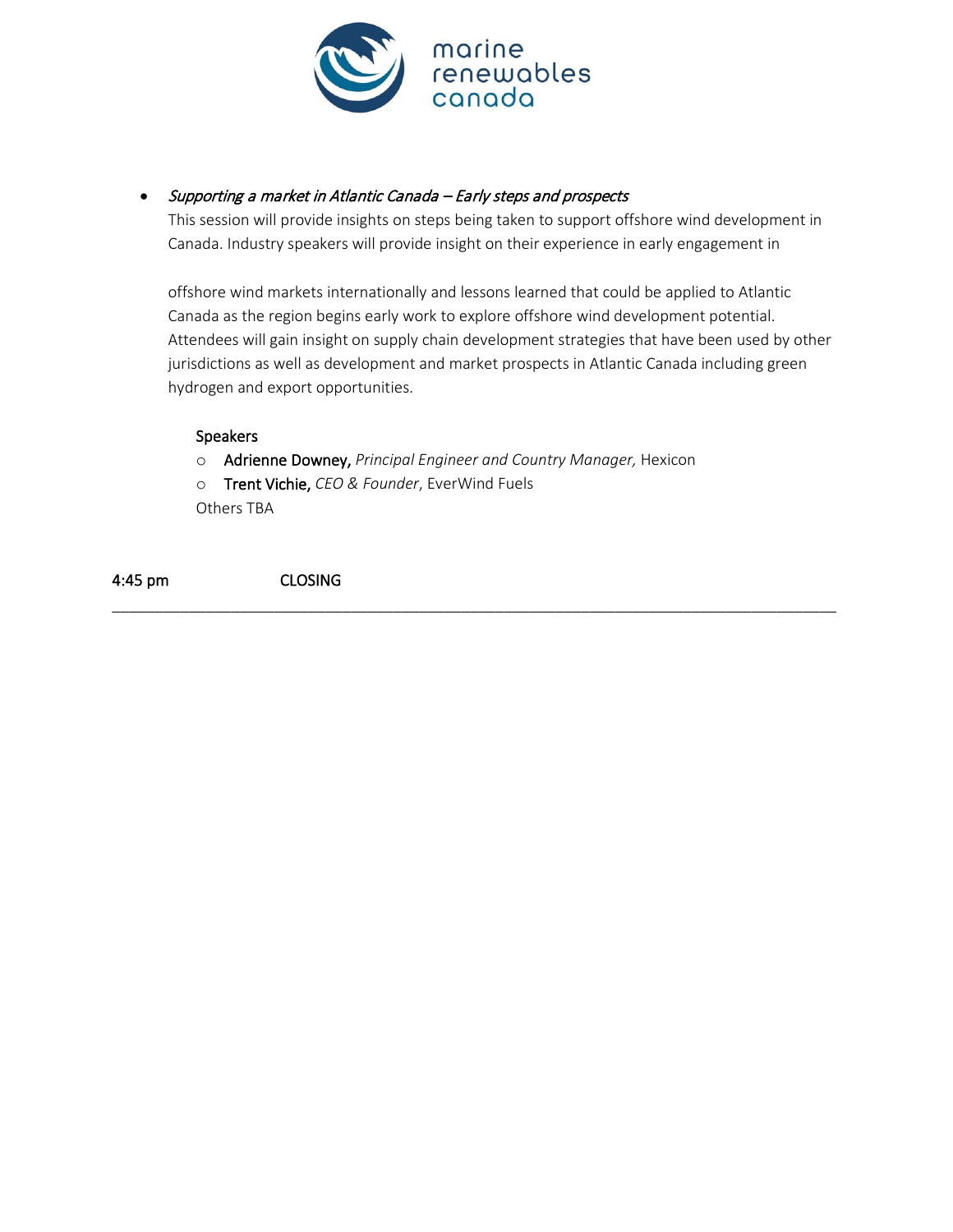

# **SPEAKERS**



# Sarah Thomas, Project Manager, DP Energy

Sarah began her career in the US Navy, serving as an officer on a ship homeported in Japan. She transitioned to the shipbuilding industry after her time in the Navy, working for the US government ship procurement office, first as a systems engineer before becoming the Deputy Technical Director of the Littoral Combat Ship (LCS) program. After working on the LCS program for 5 years, Sarah emigrated to Canada and worked at Irving Shipbuilding in Halifax, NS on two of their National Procurement Strategy programs.

With a strong interest in renewable energy and a desire to leave the world in a better place for her nieces and nephews, Sarah transitioned to the Renewable Energy Sector in 2017. She worked for OpenHydro overseeing the technical aspects of their turbine preparations prior to its 2018 deployment. She is currently the project manager for DP Energy's Uisce Tapa Project in Canada, preparing for the project's first turbine installation in the coming years.

Sarah holds a Bachelor of Science in Aerospace Engineering and is a fully qualified Project Management Professional (PMP) with the Project Management Institute. She also holds a Master of Public Policy from Georgetown University.

\_\_\_\_\_\_\_\_\_\_\_\_\_\_\_\_\_\_\_\_\_\_\_\_\_\_\_\_\_\_\_\_\_\_\_\_\_\_\_\_\_\_\_\_\_\_\_\_\_\_\_\_\_\_\_\_\_



## Jason Hayman, CEO, Sustainable Marine

Jason Hayman is the CEO of Sustainable Marine), which he founded in 2012.

Jason is a qualified Naval Architect and has worked in the marine sector since 1996. He has extensive experience in the design, build and refit of vessels, from small rescue craft to high-performance composite racing yachts, ferries,

offshore vessels, and the development of lifting and handling systems for the offshore renewable energy sector. Jason has successfully developed and demonstrated several engineering solutions for performing complex tasks in challenging marine environments and has a wealth of operational experience. He successfully delivered a tidal turbine installation system for Voith Hydro's first-generation, bottommounted tidal turbine, in Korea, in 2010. Since then he has been dedicated to the mission of developing and delivering a simple, cost-effective, tidal energy system that is easy to install and maintain.

As an entrepreneur, Jason has successfully navigated his way through the start-up labyrinth; starting his journey with an engineering consultancy, and evolving it into a technology development company that won a number of funding competitions and gained the support of a strong network of investors and partners, including propulsion experts SCHOTTEL. This enabled him to build a team and develop the